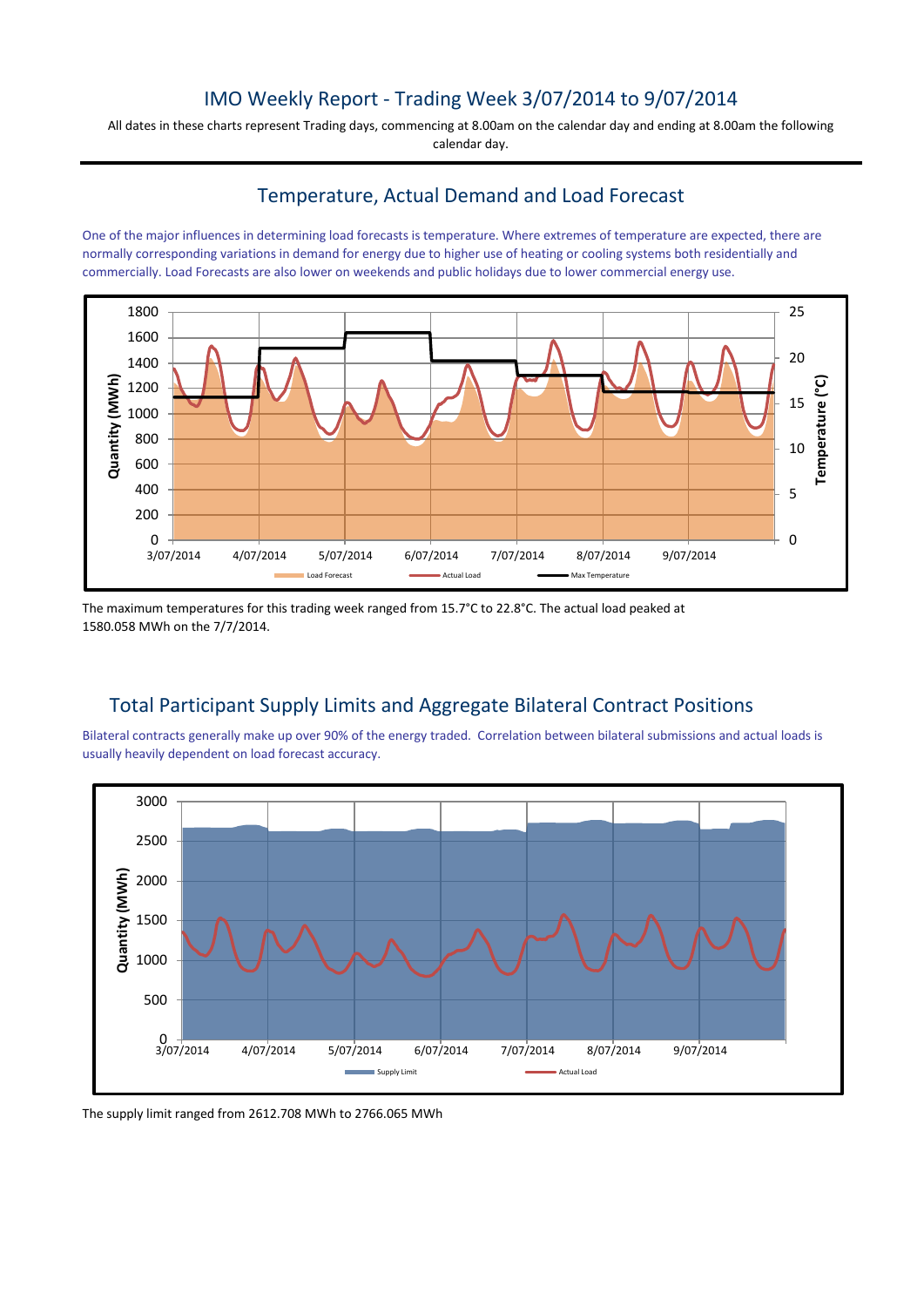#### Net Balancing Market Trades

Bilateral contracts and STEM trading are generally based on the forecast energy requirements of Participants. When the forecast requirements are higher or lower than the actual requirements for a day, this Market energy must be bought and sold in the balancing mechanism. This graph shows the estimated net balancing trades.



The majority of the balancing activity this week occurred within Balancing Supply. The maximum balancing demand for the week reached 74.3295 MWh on the 6/7/2014. The maximum balancing supply for the week reached -237.201 MWh on the 3/7/2012.

# Total Traded Energy

This chart represents a comparison between the total net energy that is traded in Bilateral Contracts, the STEM and the balancing mechanism. Balancing Supply represents cases in which the total contract position is greater than the demand and customers must supply energy back to balancing. Balancing Demand represents cases in which the total contract position is less than the demand and customers must purchase energy from balancing.



Total balancing supply equalled -16103.668 MWh whereas total balancing demand equalled 2560.68 MWh. The Total STEM Traded quantity was 18007.279 MWh, with the STEM Clearing Quantity ranging between 19.853 MWh and 173.27 MWh.